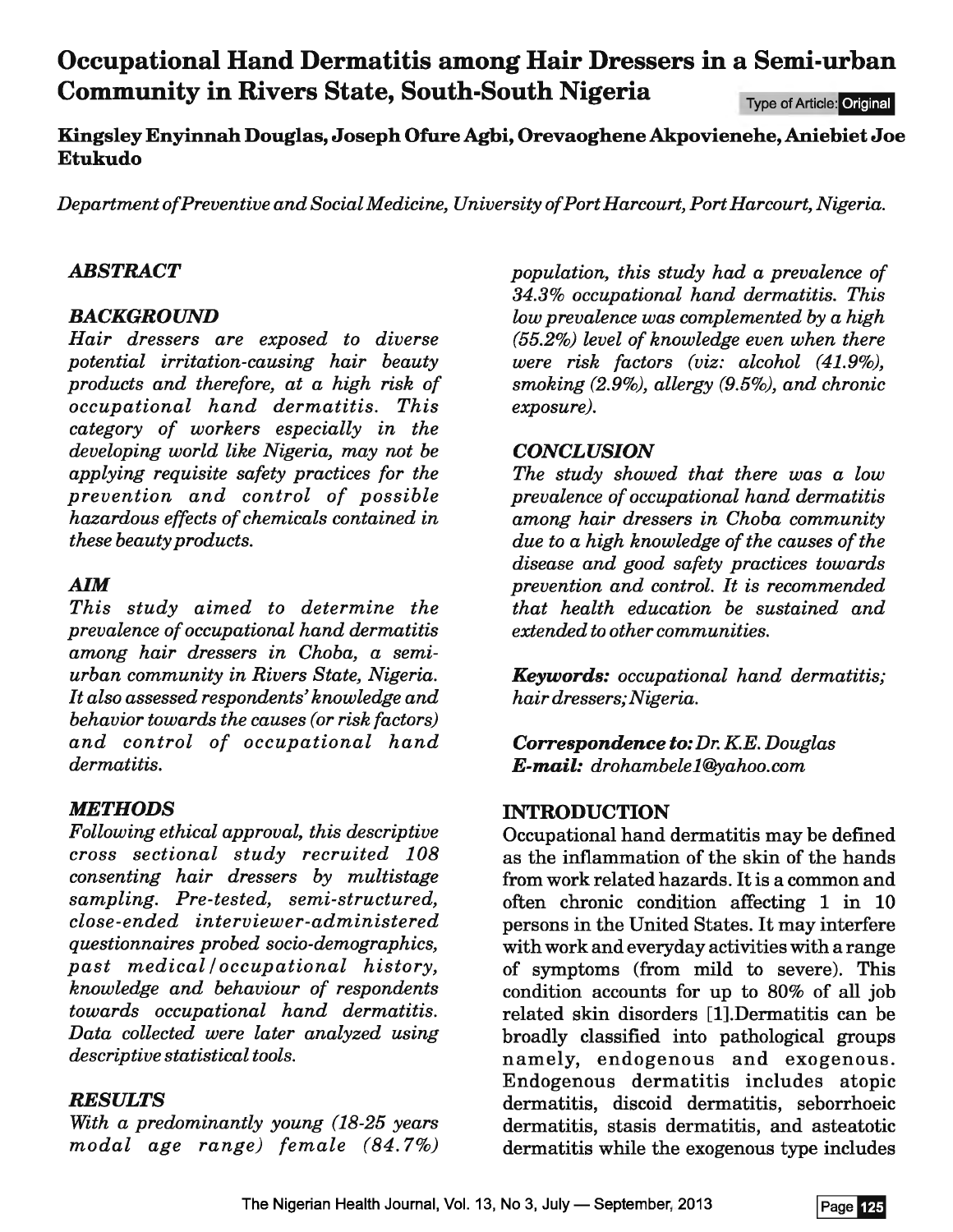contact dermatitis (irritant and allergic dermatitis), photosensitive dermatitis, neurodermatitis (Lichen simplex/nodular prurigo). Hair dressers are mostly predisposed to contact dermatitis [2,3].

Hand dermatitis is particularly common among caterers, dry cleaners, metal workers, auto mechanics, nurses, cleaners, painters and hair dressers. These groups of people frequently come in direct contact with chemicals contained in substances they use in their workplace, some of which include soaps, detergents, shampoos, hair relaxers, dyes, industrial chemicals, solvents and paints[1,2]. Exposure to these chemicals damage the skin's protective barrier function resulting in hand dermatitis.

The risk factors for hand dermatitis include gender (more in women as they form the bulk of hair dressers), race (more in blacks and Asians), life style (more in smokers and alcoholics) and personal history of allergy have also been implicated. Apart from occupational hand dermatitis, hair dressers are predisposed to transmission of infections such as human immunodeficiency virus and hepatitis B (from use of sharps) and electrical shocks from use of electrical appliances[3,4].

The prevalence of hand dermatitis worldwide ranges from 25 to 66 cases per 1000 patient years. Point prevalence varies between 5 and 10% and incidence rates are between 4 and 7%. Self-reported life time prevalence comes to more than 30% of the respondents. It accounts for 90% of the occupational skin disorders and is in the top three registered work related disorders [5].

One of the main drawbacks of the hair dressing profession is occupational hand dermatitis. In Denmark were hairdressers work an average of 8.4 years, their training period inclusive. It has been found that hand dermatitis is one of the main reasons for leaving the profession [6]. In a prospective follow-up study among German hairdressing apprentices, it was found that hand dermatitis

was the reason for quitting the training in 30.1% of dropouts. Change of job due to hand dermatitis has also been reported to be almost three times more often by hairdressers compared with a matched control group [7]. Studies in Burnley (United Kingdom) and Australia on knowledge and behaviour of occupational hand dermatitis among hair dressers showed that an average of17% suffered from the ailment.

These studies also identified high knowledge (which did not translate into practice) and poor training as contributory to the observed prevalence [8].

A study in Ibadan [9] among 355 hair dressers showed that 255 (72%) reported that their jobs exposed them to health risks. Illnesses associated with the work were burns from hot water 66(19%) and hair relaxing creams 58 (16%), generalized aches and pain 62 (18%), cuts and bruises 51 (14%), skin rashes 45 (13%), back pain 41 (12%) and leg pain 25 (7%). Hand dermatitis was reported by 5% of these hair dressers [9].Respondents who had been on the job for a longer period with history of allergies and low use of protective clothing and gloves were found to be more predisposed [9].1n this study, it appeared that poor work conditions, ignorance on the part of hair dressers and exposure to chemicalsmay have been responsible for these findings.

This study was therefore, aimed to determine the prevalence of occupational hand dermatitis among hair dressers in this semiurban community. In addition the study sought to assess the knowledge and behaviour of respondents towards the causes and control of occupational hand dermatitis.

# **MATERIALS AND METHODS**

Study area and population: The study was conducted in Choba community (one of the major communities) of Obio-Akpor Local Government Area of Rivers State Nigeria. It hosts the University of Port Harcourt in the outskirts of the rather busy Port-Harcourt city and could essentially be classified as a semi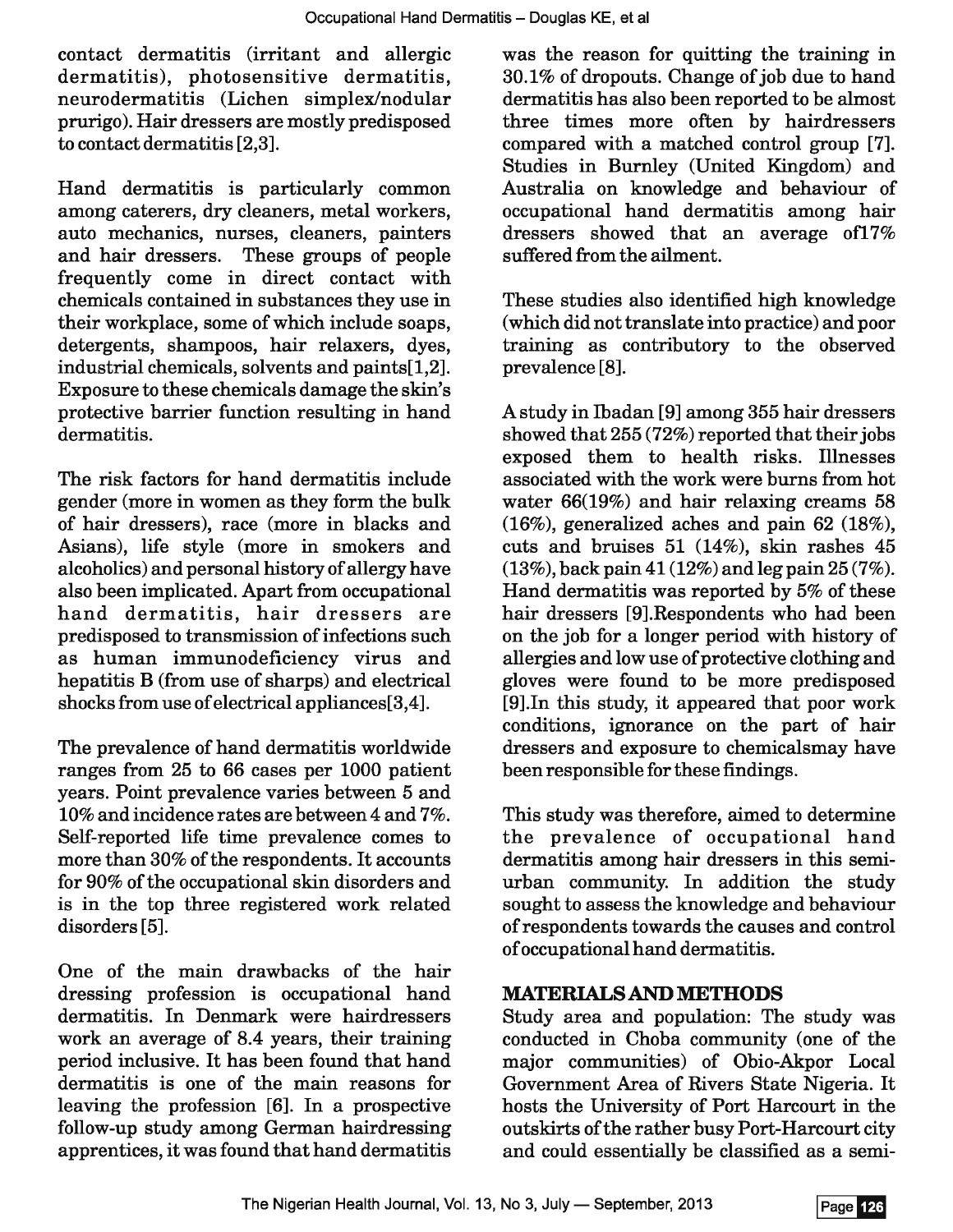urban locality. Choba is a community of diverse ethno-cultural background with students, lecturers, natives and other groups of professionals co-existing side-by-side. The population is basically agrarian and petty trading with the civil service well represented by the university. The Choba Hair dressers and Beauticians Association claims to have about 460 members- experts and apprentices.

Study design and tools: This was a descriptive cross sectional study conducted among registered hair dressers in Choba using semistructured, close-ended, interviewer administered questionnaires. The questionnaires were administered by 3 members of the research team and probed socio-demographics, past medical / occupational history, knowledge and behaviour of respondents towards occupational hand dermatitis. Pre-testing of the questionnaires had earlier been carried out among laundry workers with similar sociodemographic characteristics and necessary amendments made subsequently.

Inclusion criteria: These included all male and female hair dressers (apprentices and experts), at least 18 years old, had worked for at least 1 year and were registered members of the Hair Dressers and Beauticians Association of Choba community in Rivers State Nigeria.

Data collection: A sample size of 108 respondents (including allowance for attrition) was derived by applying the formula for proportion. Using a multistage sampling that comprised initial delineation of the area into 4 major large family clusters (as the area was yet to be outlined properly in streets) and balloting for proportionate representation of 27 respondents from each cluster. Researchers attended the respondents in their shops, daily and through five working days between lOam and 12noon (when business was slow and they were less busy). The weekend was intentionally avoided as this was when business boomed as most customers had time to visit the salons and respondents may not have enough time to participate. Data collected were later analyzed using descriptive statistical tools.

Ethical considerations: The study was cleared by the Department of Preventive and Social Medicine, University of Port Harcourt and the Choba Hair Dressers and Beauticians Association. Responding hair dressers signed informed consent prior to commencement of the study and confidentiality was maintained as no respondent was identified by name. Respondents were later educated on universal precaution and best practices in the prevention and control of occupational hand dermatitis.

Limitations: Respondents were initially apprehensive and suspicious of the research team thinking they were council officials on revenue drive and illegal structures demolition. Most beauty parlours here are small scale businesses operating in 'illegal' shanties and hardly paid the 'exorbitant' council levies. They were re-assured that this was purely an academic exercise and findings could assist them in the control of occupational hand dermatitis.

# **RESULTS**

During the study, a total of 108 questionnaires were administered to the respondents. However, 105 persons responded, giving a response rate of 98.0%. Three persons (2.0%) opted out.

# Table 1: Demographic data of respondents

| Variable            |              | Freq. $(n)$ | Perc. (%) |
|---------------------|--------------|-------------|-----------|
| Age (years)         | $18 - 25$    | 59.0        | 56.2      |
|                     | $26 - 35$    | 42.0        | 40.0      |
|                     | $36 - 45$    | 4.0         | 1.9       |
|                     | 45 and above | 0.0         | 0.0       |
|                     | Total        | 105.0       | 100.0     |
| Sex                 | Male         | 16.0        | 15.3      |
|                     | Female       | 89.0        | 84.7      |
|                     | Total        | 105.0       | 100.0     |
| Marital status      | Single       | 79.0        | 75.2      |
|                     | Married      | 25.0        | 23.8      |
|                     | Divorced     | 1.0         | 1.0       |
|                     | Total        | 105.0       | 100.0     |
| Number of children. | None         | 78.0        | 71.4      |
|                     | $1 - 3$      | 25.0        | 23.1      |
|                     | $4 - 7$      | 2.0         | 1.9       |
|                     | 8 and above  | 0.0         | 0.0       |
|                     | Total        | 105.0       | 100.0     |
| Religion            | Christianity | 98.0        | 93.3      |
|                     | <b>Islam</b> | 4.0         | 3.8       |
|                     | Others       | 3.0         | 2.9       |
|                     | Total        | 105.0       | 100.0     |
| Level of education  | None         | 2.0         | 2.0       |
|                     | Primary      | 7.0         | 6.5       |
|                     | Secondary    | 72.0        | 68.5      |
|                     | Tertiary     | 24.0        | 23.0      |
|                     | Total        | 105.0       | 100.0     |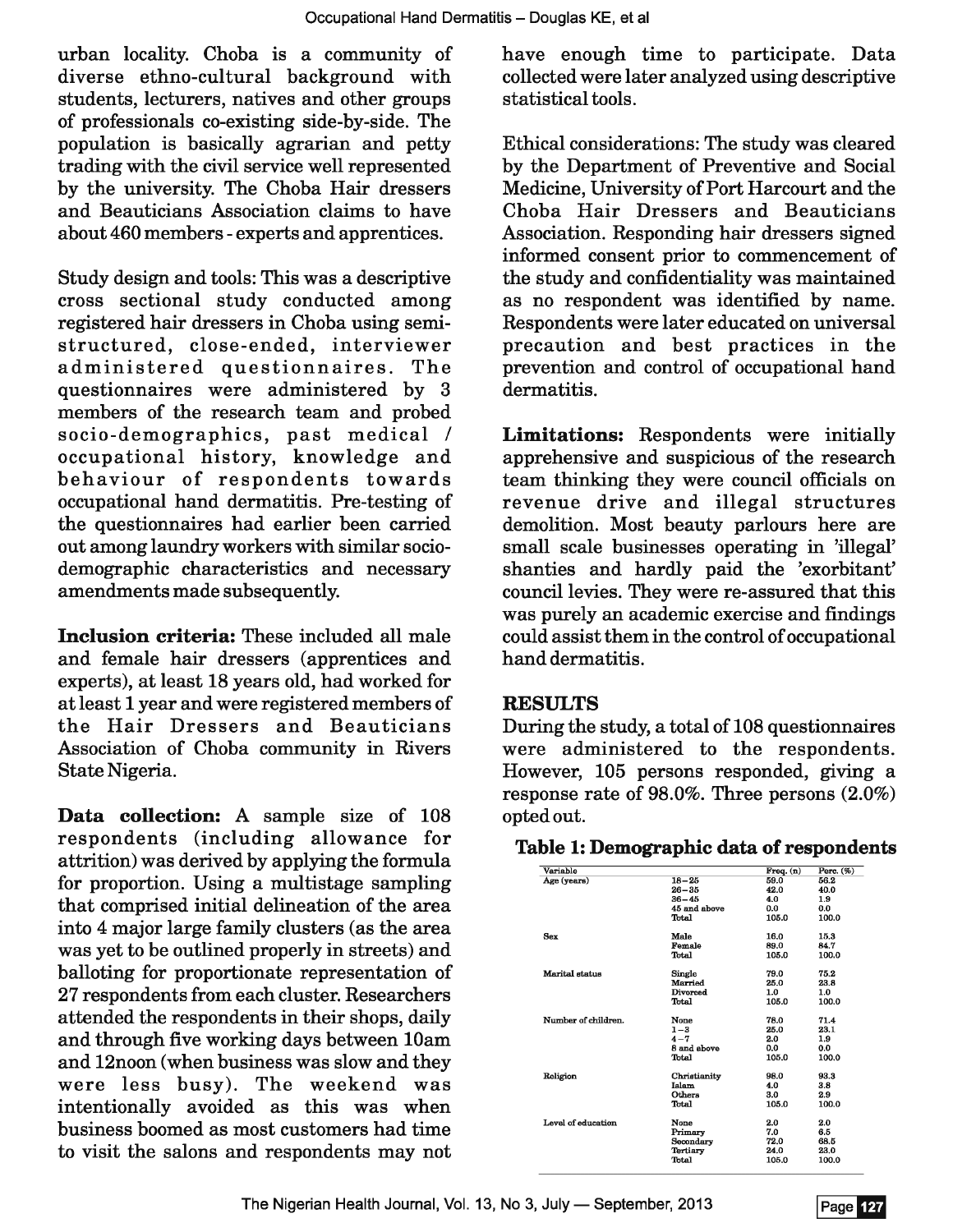# Table 2: Medical and occupational history of respondents

| Variable                           |                     | Freq. $(n)$ | Perc. (%) |
|------------------------------------|---------------------|-------------|-----------|
| Alcohol intake                     | Yes                 | 44.0        | 41.9      |
|                                    | $\mathbf{N_0}$      | 61.0        | 58.1      |
|                                    | Total               | 105.0       | 100.0     |
| Smoking                            | Yes                 | $3.0\,$     | 2.9       |
|                                    | No                  | 102.0       | 97.1      |
|                                    | Total               | 105.0       | 100.0     |
| On medication                      | Yes                 | 3.0         | 2.9       |
|                                    | No                  | 102.0       | 97.1      |
|                                    | Total               | 105.0       | 100.0     |
| Any Allergy                        | Yes                 | 10.0        | 9.5       |
|                                    | No                  | 95.0        | 90.5      |
|                                    | Total               | 105.0       | 100.0     |
| Work period                        | 12 months           | 27.0        | 25.7      |
|                                    | $13-18$ months      | $1.0\,$     | 1.0       |
|                                    | $19-24$ months      | 8.0         | 7.6       |
|                                    | More than 24 months | 69.0        | 65.7      |
|                                    | Total               | 105.0       | 100.0     |
| Number of days of work per<br>week | 5 days              | 5.0         | 4,8       |
|                                    | 6 days              | 52.0        | 49.5      |
|                                    | 7 days              | 48.0        | 45.7      |
|                                    | Total               | 105.0       | 100.0     |

# Table 3: Respondents knowledge of occupational hand dermatitis

| Variable                                         |             | Freq. $(n)$ | Perc. $(\%)$ |
|--------------------------------------------------|-------------|-------------|--------------|
| Knowledge of hand dermatitis                     | Yes         | 58.0        | 55.2         |
|                                                  | No          | 47.0        | 44.8         |
|                                                  | Total       | 105.0       | 100.0        |
| History of hand dermatitis                       | Yes         | 36.0        | 34.3         |
|                                                  | No          | 69.0        | 65.7         |
|                                                  | Total       | 105.0       | 100.0        |
| Causes of hand dermatitis                        | Chemicals   | 54.0        | 51.4         |
|                                                  | Water       | 8.0         | 7.6          |
|                                                  | Heat        | 4.0         | 3.8          |
|                                                  | No idea     | 49.0        | 48.0         |
|                                                  | Total       | 105.0       | 100.0        |
| Signs and symptoms                               | Pain        | 39.0        | 37.1         |
|                                                  | Swelling    | 14.0        | 13.3         |
|                                                  | Redness     | 23.0        | 21.9         |
|                                                  | Scaly hands | 61.0        | 58.1         |
|                                                  | No idea     | 40.0        | 38.1         |
|                                                  | Total       | 105.0       | 100.0        |
| Does hair dressing products<br>Contain chemicals | Yes         | 94.0        | 89.5         |
|                                                  | No          | 11.0        | 10.5         |
|                                                  | Total       | 105.0       | 100.0        |
| Those aware that these chemicals                 | Yes         | 71.0        | 67.6         |
| Can cause hand dermatitis                        | No          | 34.0        | 32.4         |
|                                                  | Total       | 105.0       | 100.0        |

# Table 4: Behaviour of respondents towards occupational hand dermatitis

| Variable                                  |                   | Freq. (n) | Perc. (%) |
|-------------------------------------------|-------------------|-----------|-----------|
| Number of timeschemicals                  | $1 - 3$           | 32.0      | 30.5      |
| are used per day                          | $4-6$             | 36.0      | 34.3      |
|                                           | $7 - 9$           | 9.0       | 6.7       |
|                                           | > 9               | 30.0      | 28.5      |
|                                           | Thtal             | 105.0     | 100.0     |
|                                           |                   |           |           |
| Hand washing after chemical               | Yes               | 105.0     | 100.0     |
| use                                       | No                | 0.0       | 0.0       |
|                                           | Total             | 105.0     | 100.0     |
| Substance used for washing                | Water alone       | 10.0      | 9.5       |
| hand                                      | Water and soap    | 66.0      | 62.9      |
|                                           | Water and shampoo | 27.0      | 25.7      |
|                                           | Others            | 2.0       | 1.9       |
|                                           | Thtal             | 105.0     | 100.0     |
|                                           |                   |           |           |
| Hand drying after washing                 | Yes               | 91.0      | 86.7      |
|                                           | No                | 14.0      | 13.3      |
|                                           | Total             | 105.0     | 100.0     |
| Application of moisturizers               | Yes               | 39.0      | 37.1      |
| after hand washing                        | No                | 66.0      | 62.9      |
|                                           | Total             | 105.0     | 100.0     |
|                                           |                   |           |           |
| Do you use any form of                    | Yes               | 94.0      | 89.5      |
| protection while working?                 | No                | 11.0      | 10.5      |
|                                           | Total             | 105.0     | 100.0     |
| Personal protective equipment Hand gloves |                   | 94.0      | 89.5      |
| (PPE) used                                | Nothing           | 11.0      | 10.5      |
|                                           | Total             | 105.0     | 100.0     |
|                                           |                   |           |           |
| *Frequency of a gloves                    | Always            | 50.0      | 47.6      |
|                                           | Sometimes         | 42.0      | 40.0      |
|                                           | Rarely            | 2.0       | 1.9       |
|                                           | Never             | 11.0      | 10.5      |
|                                           | Yes               | 82.0      | 78.1      |
| Will having hand dermatitis               | No                |           | 21.9      |
| bother you?                               |                   | 23.0      |           |
|                                           | Total             | 105.0     | 100.0     |
| Is it necessary to use protective         | Yes               | 85.0      | 81.0      |
| Clothing always when working?             | No                | 20.0      | 19.0      |
|                                           | Total             | 105.0     | 100.0     |

*\*Respondents were allowed to make more than one choice and so total was higher* 

# DISCUSSION

Hair dressers (especially in developing climes like Nigeria) are often unaware of the risks associated with the chemicals contained in lotions, creams and relaxers they use daily at work. As a result, many may come down with the problem of hand dermatitis and its resultant complications i.e. blisters, scarring, deformed nails, pustular lesions (when infected) and even depression from the resulting stigma!

The modal age was between 18-25 years (56.2%) just as majority of the respondents (84.8%) were females with secondary education (68.6%) buttressing the fact that hair dressing may not necessarily require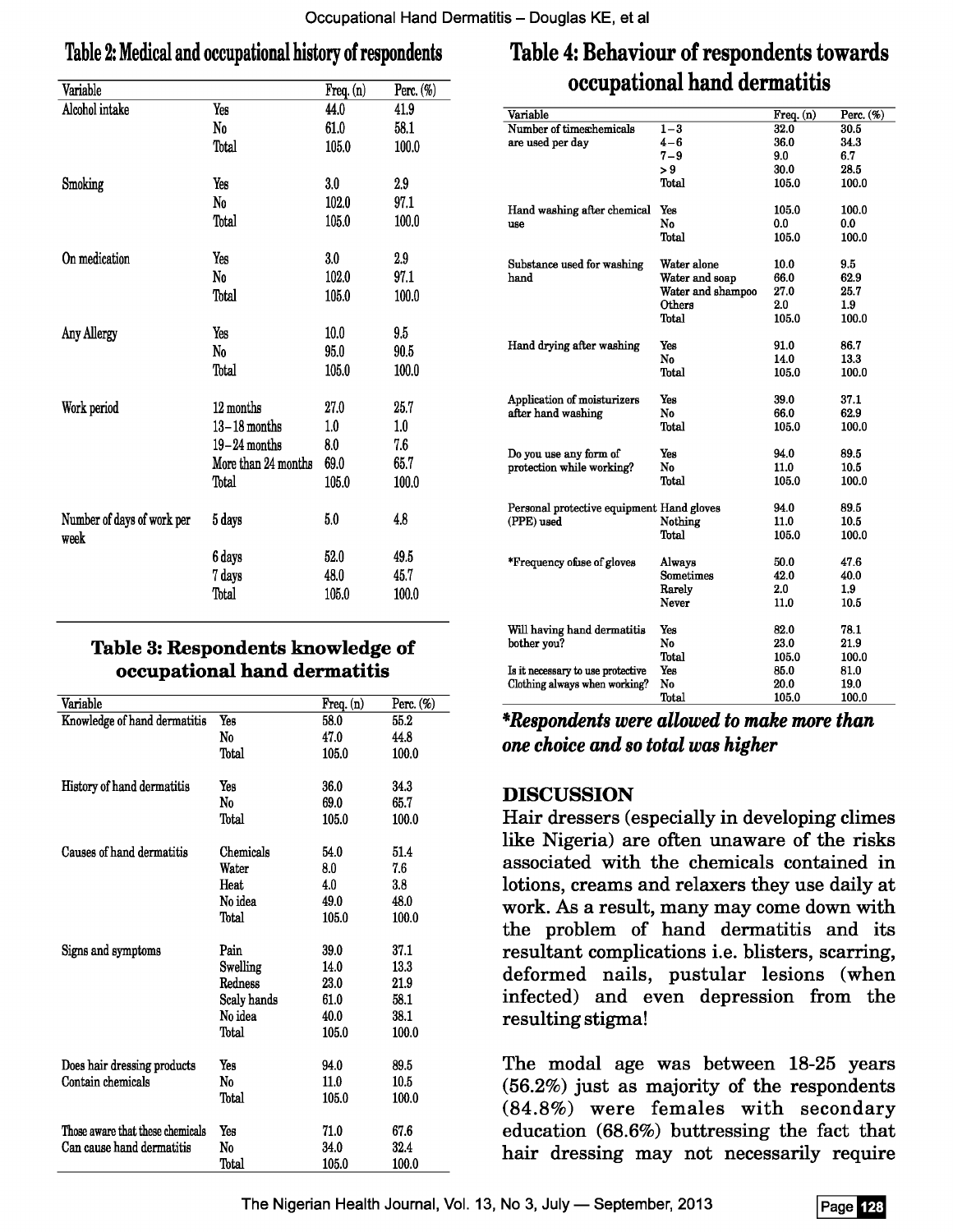formal education and practitioners are mainly young persons. From Table 2, respondents who consumed alcohol (41.9%), smoked cigarettes (2.9%), had allergies (9.5%) and worked for more than 5 days (95.2%) were more at risk for developing occupational hand dermatitis.

More than half of the respondents (55.2%) had knowledge of hand dermatitis and could also recognize some of the symptoms of occupational hand dermatitis (Table 3). The study had a prevalence (i.e. history of occupational hand dermatitis) of 32.4%which was about same with the prevalence of 38.6% in the United Kingdom [8]. This study's finding was not surprising as respondents had good knowledge and practice of glove use among them. Even if the Nigerian study in Ibadan showed a lower prevalence when compared to the United Kingdom study, this hardly gives a true picture of the real problem in Nigeria considering the smaller sample size of the Ibadan study and the sparseness of related studies on this subject in Nigeria [9]. Furthermore, adherence to best practices and safety in Nigeria may not be as obtained in the United Kingdom.

A good number of the respondents (67.6%) were aware that chemicals in the products they used daily could cause hand dermatitis. This correlates the Australian study in which 70% of participants were exposed to chemicals capable of causing hand dermatitis [10]. Furthermore, the attitude of the respondents towards preventing hand dermatitis (by the use of gloves) was good as 81.0% opined that it was necessary. Although 100% of respondents agreed that they washed their hands after application of chemicals, their method of hand washing was inappropriate as 9.3% used water alone, 27.7% used water and shampoo, while 2.0% used other materials like soap and salt. The standard is water and soap. However, improper hand washing after hair dressing may predispose persons to hand dermatitis. A report by Health and Safety Execute, United Kingdom, states that hand dermatitis can develop gradually even with frequent work with milder chemicals likes hampoo [11].

Majority (89.5%) of the hair dressers used gloves as personal protective equipment. This was higher than the Burnley study where only 58.0% of hairdressers wore gloves while perming[10]. Ironically, although the use of gloves was high, the frequency of use was mostly poor as only 47.6% of the hairdressers in this study who said they used gloves used it always. This was also seen in the population based study in Australia in which it was noted that the use of gloves by hair dressers was inappropriate [10] and could lead to hand dermatitis in people who use gloves.

The above findings indicate that the availability and knowledge of the use of particular protective equipment at work is not sufficient. In line with this a number of basic elements of a multidimensional approach to prevention have also been identified viz: hazard recognition, hazard control, personal protection, personal and workplace hygiene, enforced regulation and intensive health education [12]. The enforced regulation and intensive health education are some of the measures which are rarely implemented in the study area.

# **CONCLUSION**

The study showed that there was a relatively low prevalence of occupational hand dermatitis among hair dressers in Choba community. This low prevalence was due to respondents' high knowledge of the cause of the disease, good attitude towards prevention and good practice of the use ofhand gloves. It is recommended that health education for hair dressers on basic personal protection, proper use of hand gloves and appropriate hand washing techniques be intensified and sustained.

# **REFERENCES**

- 1. Kumar P, Clark M. Kumar & Clark's Clinical Medicine.  $7<sup>th</sup>$  Edition. US. Saunders Elsevier.2009. 1236-1240.
- 2. Van Gils R.F, Van der Valk P., Bruynzeel D, Coenraads PJ, Boot C., Van Mechelen W, Anema JR. Integrated, Multidisciplinary care for hand eczema.